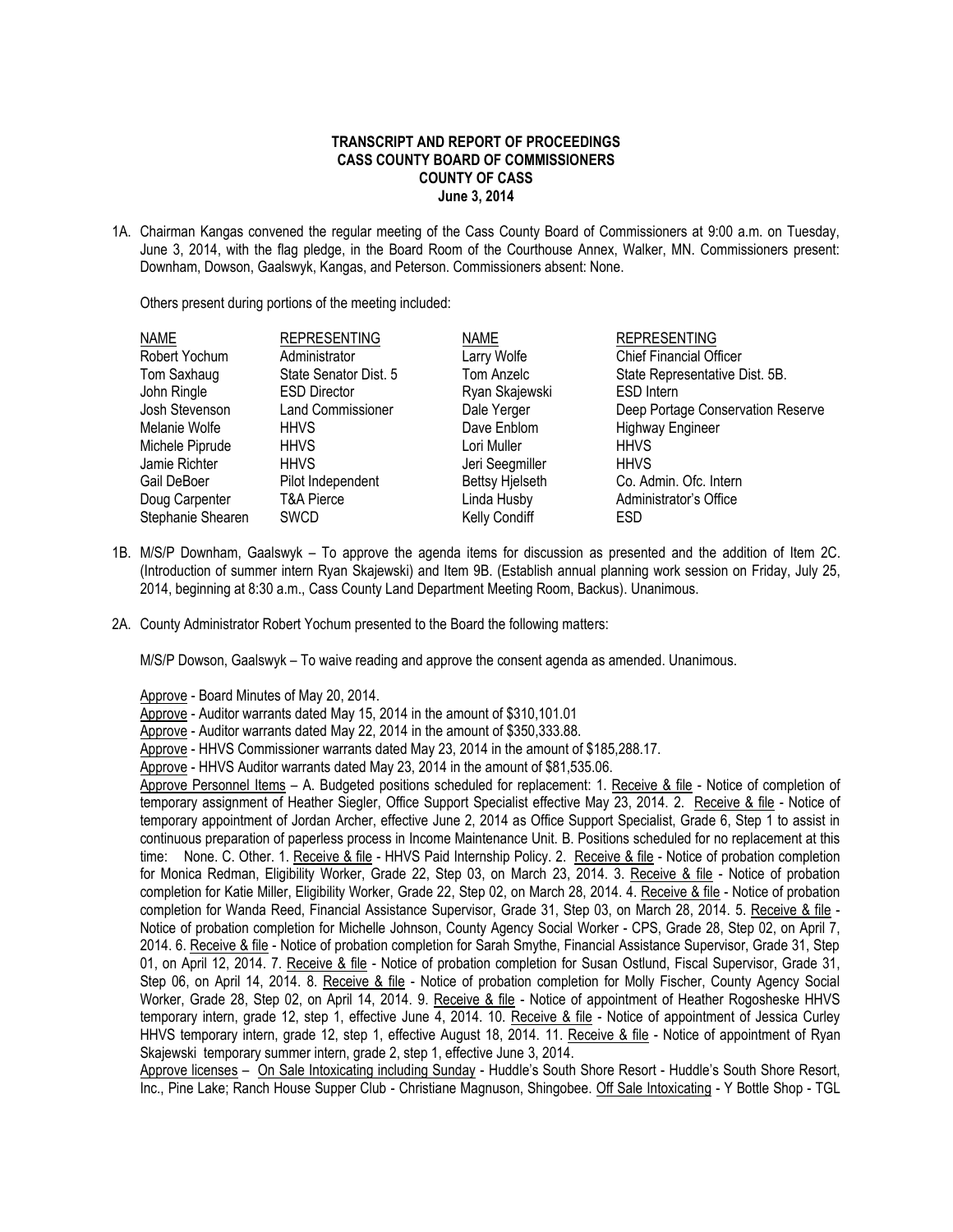Corp., Shingobee; Hwy 371 Liquor Locker - Hwy 371 Liquor Locker, LLC., Powers. Temporary On Sale 3.2 Beer - Crooked Lake VFD Relief Assn. - Crooked Lake VFD Relief Assn, Crooked Lake.

Approve - Grant agreement with State of Minnesota for MN Department of Revenue PRISM project (SWIFT No. 75751/3000005541)in the amount of \$3,529.41, to be paid to Minnesota Counties Information Systems upon receipt of funds for PRISM programming costs.

Accept - Donations to the Sheriff's Office: \$50.00 from David Lawson & Gale Ward for the Boat & Water Program safety equipment.

Approve - Out of state travel for MIS Director attendance at the Honeywell User Group Conference/Symposium in Phoenix, AZ, June 8-13, 2014.

Approve - HHVS debt write off list in the amount of \$3,255.00.

Receive & file - HHVS Cash Account Balance Comparison and Child Service Costs through April 2014.

Authorize - Budgeted support for FY2014 to the Cass County Museum in the amount of \$5,000.00; and Initiative Foundation in the amount of \$17,000.00.

| Bidder             | <b>Bid Amount</b> |
|--------------------|-------------------|
| Schrupp Excavating | \$400             |
| Kurt Sawyer        | \$240             |
| Sawyer Timber      | \$200             |

M/S/P Dowson, Gaalswyk – To accept a quote for beaver blockage clean out of the Deerfield impoundment water control structure to Sawyer Timber in the amount of \$200.00. Unanimous.

Approve - Resolution No. 27-14 - Sheriff's Office Toward Zero Death Grant from October 1, 2014 – September 30, 2015 in the amount of \$66,032.00 – MN Public Safety.

Commissioner Dowson offered Resolution No. 27 -14 and moved its adoption, Commissioner Gaalswyk seconded:

Be it resolved that the Cass County Sheriff's Office enter into a grant agreement with the Minnesota Department of Public Safety for the traffic safety enforcement projects during the period from October 1, 2014 through September 30, 2015, and that Lieutenant L. Scott Thompson of Cass County is hereby authorized to execute such agreements and amendments as are necessary to implement the project on behalf of the Cass County Sheriff's Office. Be it further resolved that the Cass County Sheriff's Office designated Administrative Assistant is hereby authorized to be the fiscal agent and administer this grant on behalf of the Cass County Sheriff's Office.

Resolution No. 27 -14 was adopted by majority vote: Ayes: Downham, Dowson, Gaalswyk, Kangas, Peterson. Nays: None.

Approve - Resolution No. 28-14 Sheriff's Office Federal Boating Safety Patrol Supplement Grant (SWIFT Contract #77988) (CFDA#97.012) in the amount of \$13,250.00 for additional patrol hours (May 9– Sept. 1, 2014).

Commissioner Dowson offered Resolution No. 28 -14 and moved its adoption, Commissioner Gaalswyk seconded:

BE IT RESOLVED that the Cass County Board of Commissioners hereby approves the 2014 Federal Boating Safety Supplement Grant Agreement (SWIFT Contract #77988) (CFDA#97.012)in the amount of \$13,250.00 with the State of Minnesota Department of Natural Resources, and authorizes signature of the Chairman, Auditor or Administrator and Sheriff to execute the Agreement.

Resolution No. 28-14 was adopted by majority vote: Ayes: Downham, Dowson, Gaalswyk, Kangas, Peterson. Nays: None.

Approve - Capital project payments: RW Electric, Inc. in the amount of \$6,090.00 at Highway Garages (Pillager, Pine River, Longville, Hackensack); RW Electric, Inc. – Pine River Post Office in the amount of \$2,276.00; RW Electric, Inc. in the amount of \$1,836.00 at HHVS Office; RW Electric, Inc. – in the amount of \$1,267.00 – Cass County Courthouse. Receive & file - Bi-County CAP, Inc. 2014 Annual Report.

Approve - ESD demolition & disposal assistance (PID#19-014-4200, PID#08-031-0003).

Receive & file - Timber auction results of May 29, 2014 totaling 3,104.50 cords plus 132.60mbf saw timber totaling \$83,623.00.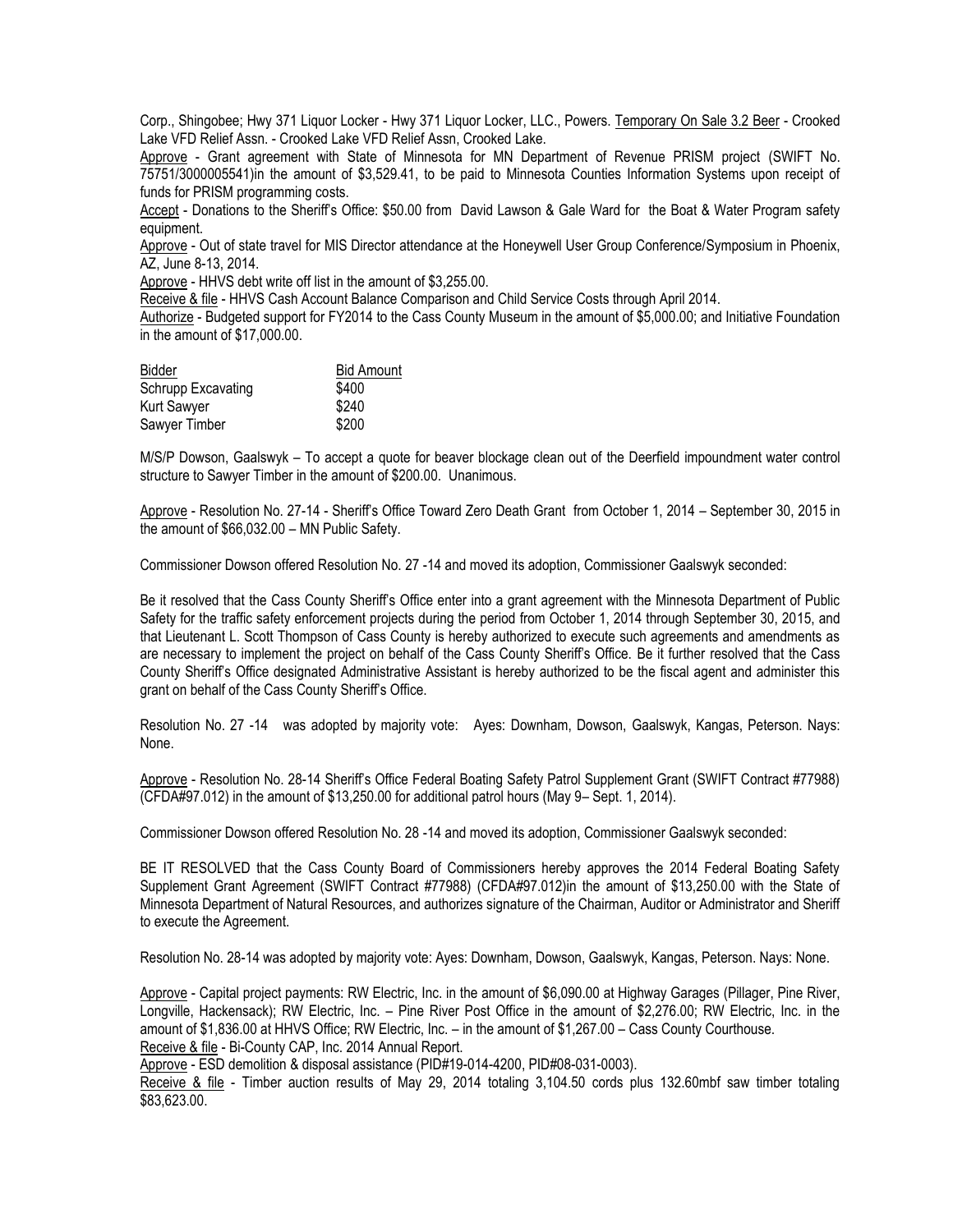- 2B. Mr. Yochum introduced summer intern Bettsy Hjelseth assigned to the Administrators office. Ms. Hjelseth is sophomore at Minnesota State University Moorhead planning to graduate in May of 2015 with a major in political science. Her goals include earning a master's degree in public administration. Ms. Hjelseth thanked the Board for the opportunity to intern at Cass County.
- 2C. ESD Director John Ringle introduced Ryan Skajewski summer intern who will assist ESD and the Cass County Land Department in the development of a county policy to address forest land to agriculture conversions. In addition, he will provide office reception assistance by directing inquiries to the appropriate staff. Mr. Skajewski also thanked the Board for the opportunity to intern at Cass County.

The Board welcomed Ms. Hjelseth, and Mr. Skajewski to Cass County.

3A. District 5 State Senator Tom Saxhaug and District 5B State Representative Tom Anzelc discussed the 2014 legislative session which ended on May 16, 2014.

Senator Saxhaug reported that the session included: a \$20 million appropriation during a propane shortage crisis; reduction of certain sales taxes; an expedited licensure bill for veterans, active military members and their spouses; the Lessard-Sams Outdoor Heritage Fund has local priorities such as \$16.1 million for forest management and \$4 million for aquatic invasive species research at the U of Mn; passport laws now coordinate with driver's licenses; Bemidji State \$13.79 million in bonding for improvements. Mr. Saxhaug also mentioned the beginning of a federal/state project installing passing lanes on the Cass County portion of US Highway #2.

Representative Anzelc commented on aquatic invasive species prevention, simplification of logging related licensing, local government aid as a means to stabilize property taxes, balancing the state budget, and cutting middle class taxes. Mr. Anzelc requested input from the Board prior to the 2015 legislative session on Human Service child protection programs and a longer term strategy for transportation funding.

The Board thanked the legislators for their update. No action necessary.

4A. Executive Director Dale Yerger of the Deep Portage Conservation Reserve in Hackensack requested Board action to approve installation of a solar electric 13.52 kW ground mount system that will help power the main lodge. The project is estimated to cost \$50,000.00 with installation by Empowered Energy Systems and Chuck Trosen Electric. The project requires no County funds and will be paid for using a combination of Deep Portage Foundation loans and fundraising.

Additionally, Deep Portage in cooperation with several other learning centers has secured a LCCMR grant in the amount of \$25,000.00 for a 6.15 kW ground mount system that will help power the Interpretive Center. The project will be installed by RREAL of Pine River, MN. This project will also be at no cost to the County.

M/S/P Dowson, Gaalswyk – To approve the installation of solar electric power improvements at the Deep Portage Learning Center consisting of a 13.52 kW ground mount system, and a 6.15 kW ground mount system at no cost to Cass County. Unanimous.

- 5A. ESD Director John Ringle introduced Stephanie Shearan hired by the SWCD to help implement the Cass County AIS prevention and management plan. Ms. Shearan discussed the inspections initiated to date and will report to the Board future direction of the program pending review by the implementation team. Director Ringle reported that \$12,513.00 in AIS funds from Cass County townships and lake associations have been contributed. No action necessary at this time.
- 5B. Mr. Ringle requested improvements to the recycling site at the Walker Home Center. Cass County utilizes this private property at no charge. The present access dead-ends at the containers which creates confusion, maintenance difficulties and frequent traffic issues. The County Highway Department developed a design and an engineer's estimate of \$19,000.00 to build a drive-through site connecting the township road with the adjacent parking lot access. Walker Home Center has given consent to this project and is willing to give a written agreement on the road access. Funding would be provided by the solid waste fees.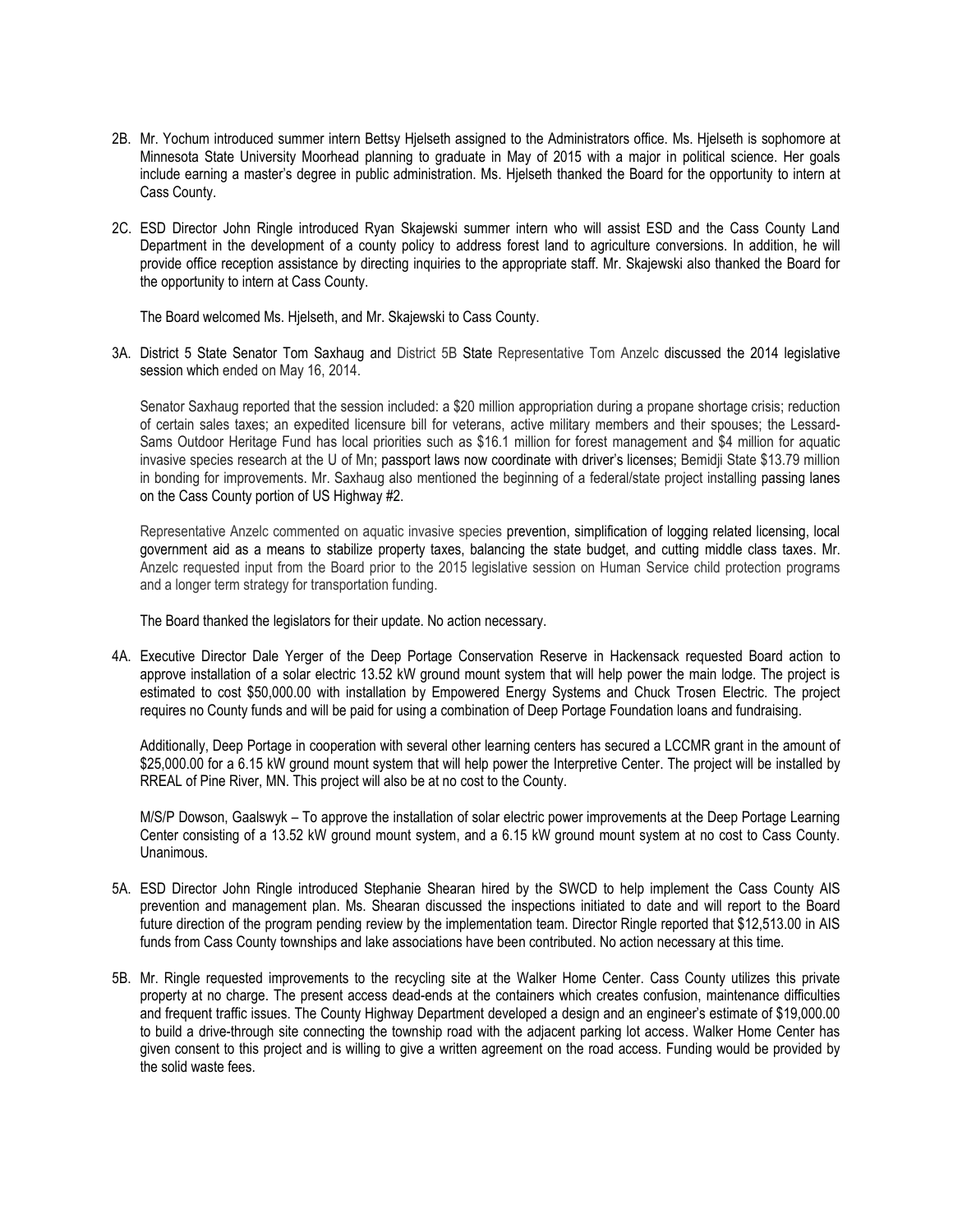M/S/P Dowson, Downham – To authorize Cass County ESD to solicit competitive bids for construction of a through-road at the Cass County recycling site located at Walker Home Center. Unanimous.

- 6A. Doug Carpenter explained his request of the Board to locate County road #140 right of way adjacent to his daughters property (#72-027-1405) near Denny's Resort in the City of Bena. County Engineer Enblom explained that the current status is a Township road in an unorganized Township. Mr. Carpenter also presented the Board with an opinion from the MN court of appeals (#A11-1612) dated June 18, 2012 and questioned the process/venue for the County Board to hear his request when acting as an unorganized Township Board. By consensus the Board referred Mr. Carpenters' request and related question(s) to the County Attorney for a report back.
- 7A. Social Services Manager Michele Piprude discussed the new statewide performance management system for human services required by the Mn 2009 Service Delivery Act as further defined in 2013 legislation adopting outcomes and measures for the same. This management model intends to create methods for the Minnesota Department of Human Services (DHS) and Counties to work more closely together to improve the lives of people served. It also includes provisions for Counties to be more flexible in administering human services programs as long as measured positive outcomes are achieved. Implementation will occur in 2014. No action necessary at this time.
- 7B. County Team Leader Lori Muller requested the Board to approve funding for an adult mental health first aid certification training by the University of Minnesota Duluth. The participants learn risk factors, warning signs, and common treatments associated with adult mental health problems. Training will also include skills, resources and knowledge to assess situations for appropriate intervention. Invitations will include staff from HHVS, law enforcement, family centers, and community members.

M/S/P Dowson, Downham – To approve the use of HHVS fund balance up to \$4,700 for mental health first aid certification training session by the University of Minnesota Duluth. Unanimous.

7C. Director of Public Health Nursing Jamie Richter, and County Team Leader Jeri Seegmiller discussed a smoke-free policy for foster care & child care providers as recommended by the Cass County HHVS Advisory Committee on May 19, 2014. The policy attempts to protect vulnerable populations specifically entrusted in the care of Cass County licensed foster care families or licensed child care providers from secondhand tobacco smoke (known cause of adverse health effects and in some cases death). In addition the policy will comply with any applicable rules and regulations regarding smokefree MN Statutes.

M/S/P Downham, Kangas – To approve effective July 1, 2014 the smoke-free policy for foster care & child care providers as recommended by the Cass County HHVS Advisory Committee. Ayes: Downham, Dowson, Kangas, Peterson. Nays: Gaalswyk.

8. Land Commissioner Josh Stevenson presented Resolution No. 29-14 establishing the 2014 tax-forfeit settlement set asides for reforestation and maintenance of recreational areas. Mr. Stevenson explained that the Land Department has experienced a decrease in the 2013 balance in the 650 account compared to 2012 (which dictates the current year distribution). The decrease is largely attributed to land sale activity (\$330,000 decrease from 2012) and timber sale activity (\$151,000 decrease from 2012). In order to maintain a reasonably level distribution to taxing jurisdictions and in light of current set aside fund balances the staff recommends that the percent of withholding for trails be 11.5% and reforestation be 11.5% (prior year set asides were trails 15% and reforestation 25%).

Commissioner Downham offered Resolution No. 29-14 moved its adoption, Commissioner Gaalswyk seconded:

WHEREAS, Minnesota Statute 282.08 specifies that any county board may annually by resolution set aside no more than 30 percent of the tax-forfeited settlement for reforestation.

WHEREAS, Minnesota Statute 282.08 further specifies that any county board may annually by resolution set aside no more than 20 percent of the tax-forfeited settlement for acquisition and maintenance of county recreational areas.

WHEREAS, it is in the best interest of Cass County to promote reforestation and recreational development within the county.